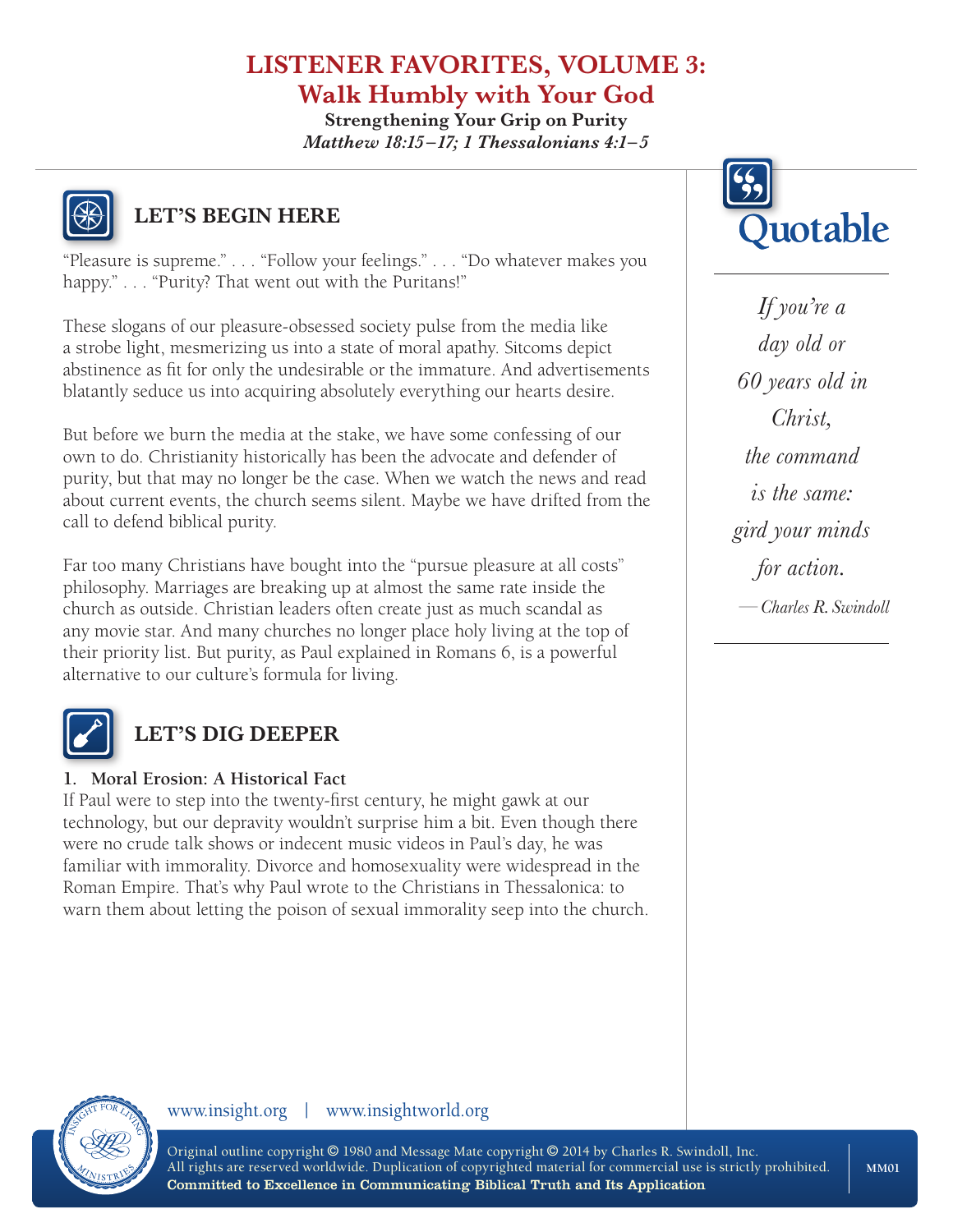# **LISTENER FAVORITES, VOLUME 3: Walk Humbly with Your God**

**Strengthening Your Grip on Purity** *Matthew 18:15 –17; 1 Thessalonians 4:1–5*

### **2. Moral Purity: An Attainable Goal (1 Thessalonians 4:1–5)**

After ministering for only a few weeks among the Thessalonians, Paul had been able to impart to them the life-changing truth of the gospel. But Paul didn't just want to increase his list of converts; he wanted to teach them to "walk in a manner worthy of the God who [had called them] into His own kingdom and glory" (1 Thessalonians 2:12). Paul wanted the Thessalonians to excel in godliness, which would result in closer fellowship with God and more satisfying lives.

### **3. Moral Correction: A Biblical Mandate (Matthew 18:15–17)**

Purity is a conscious choice; it doesn't just happen. But what if a Christian decides to follow his or her passions into an impure lifestyle? Well, that's where *church discipline* comes into play. This phrase conjures up all sorts of images and feelings—sullen-faced legalists, strict conformity to every jot and tittle, and loveless judgment. Unfortunately, these impressions come from an inaccurate, unbalanced understanding of Scripture. God never intended church discipline to be used like a black boot of tyranny. It's actually a last resort, meant to keep the body of Christ pure and healthy. And the purpose of church discipline is always *restoration*!



### **A CLOSER LOOK** *Church Discipline*

So what are the steps of church discipline? Jesus outlined this process for us in Matthew 18:15–17:

- 1. *Go yourself*: If you see a brother or sister in Christ living a lifestyle that is destructive to him or her and potentially harmful to the church, you must lovingly confront that brother or sister in person and in private (Matthew 18:15; Galatians 6:1; Ephesians 4:15).
- 2. *Take someone with you*: If the offender rejects your loving confrontation and continues an impure lifestyle, you must take another Christian with you and try again to talk with the offender. Maybe, when faced with two loving brothers or sisters in Christ, the offender will repent (Matthew 18:16).

*Continued on next page*

### www.insight.org | www.insightworld.org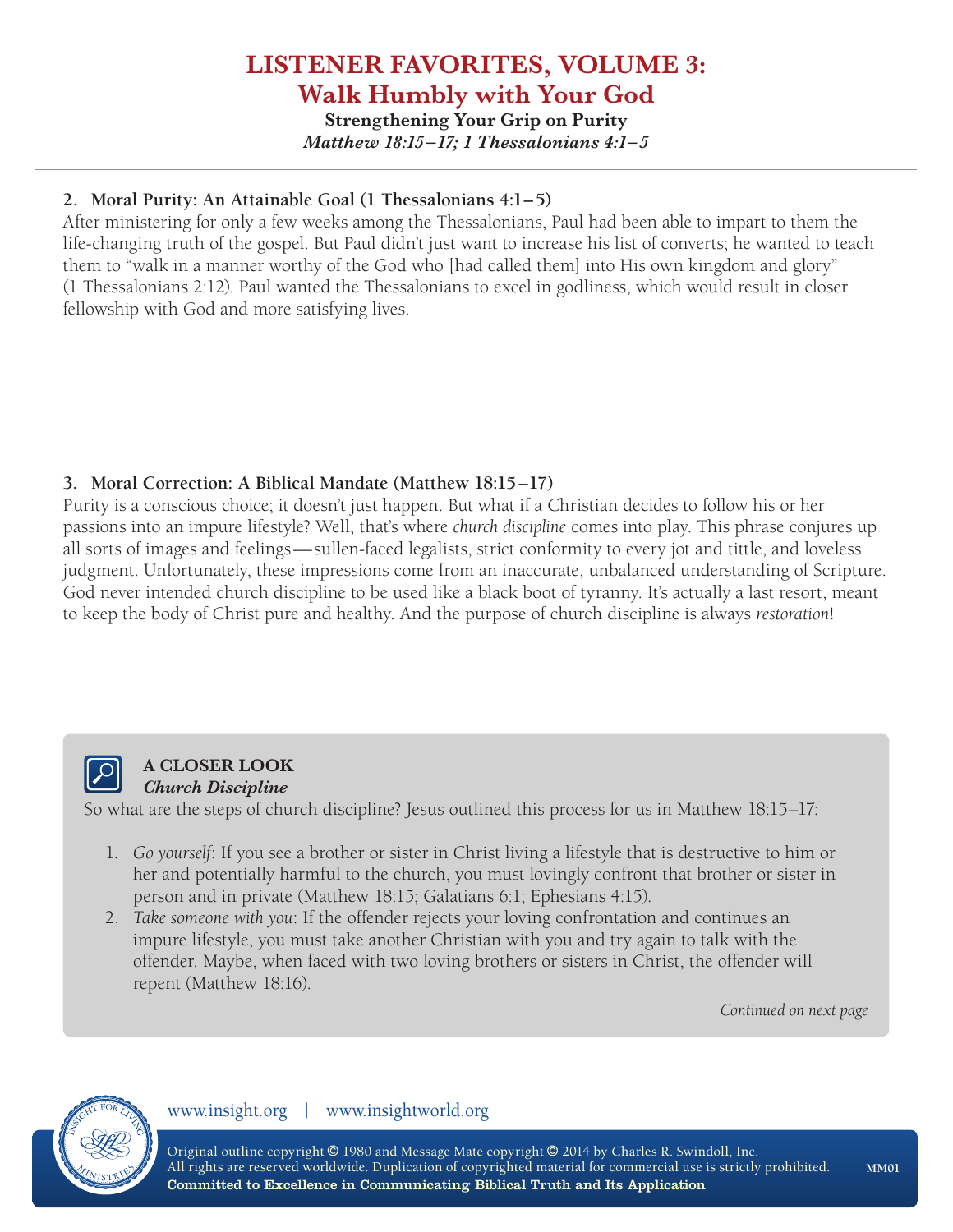### **LISTENER FAVORITES, VOLUME 3: Walk Humbly with Your God Strengthening Your Grip on Purity**

*Matthew 18:15 –17; 1 Thessalonians 4:1–5*

*Continued from previous page*

- 3. *Tell the church*: If the offender refuses to repent at this point, the impurity must become a matter of public knowledge to the church. This doesn't necessarily mean bringing the person in front of the whole congregation for discipline. Depending on the circumstances, a group of elders or other church officers may handle the problem best (Matthew 18:17).
- 4. *Treat the offender like a non-Christian*: If step three has no effect, the church must begin to treat the unrepentant offender like a non-Christian (Matthew 18:17; 1 Corinthians 5:1–7). This person will no longer be welcome at church and definitely cannot take part in the Lord's Supper. The church must break off fellowship with the offender until loneliness and godly sorrow leads the person to repentance. Though this step seems harsh, it worked in the Corinthian church, and the sinning brother was eventually welcomed back into fellowship (2 Corinthians 2:6–8).

Remember: though church discipline can be unpleasant, its ultimate purpose is to purify the body and bring sinning Christians to repentance and back into the community of faith.



# **LET'S LIVE IT**

Before we begin to think that purification only applies to those involved in obvious, public sin, we need to remember that we *all* need God to do His purifying work in our lives. That's why Jesus died for us. His blood makes us pure in God's sight. The Holy Spirit and God's Word help us to live in purity each day. Sure, we will all fail. But through Christ, we will always receive forgiveness and restoration.

**What temptations are you most susceptible to? What lifestyle changes should you make to avoid those lures? Take some time this week to meditate on 1 John 1:9 and to thank God for His grace.**



www.insight.org | www.insightworld.org